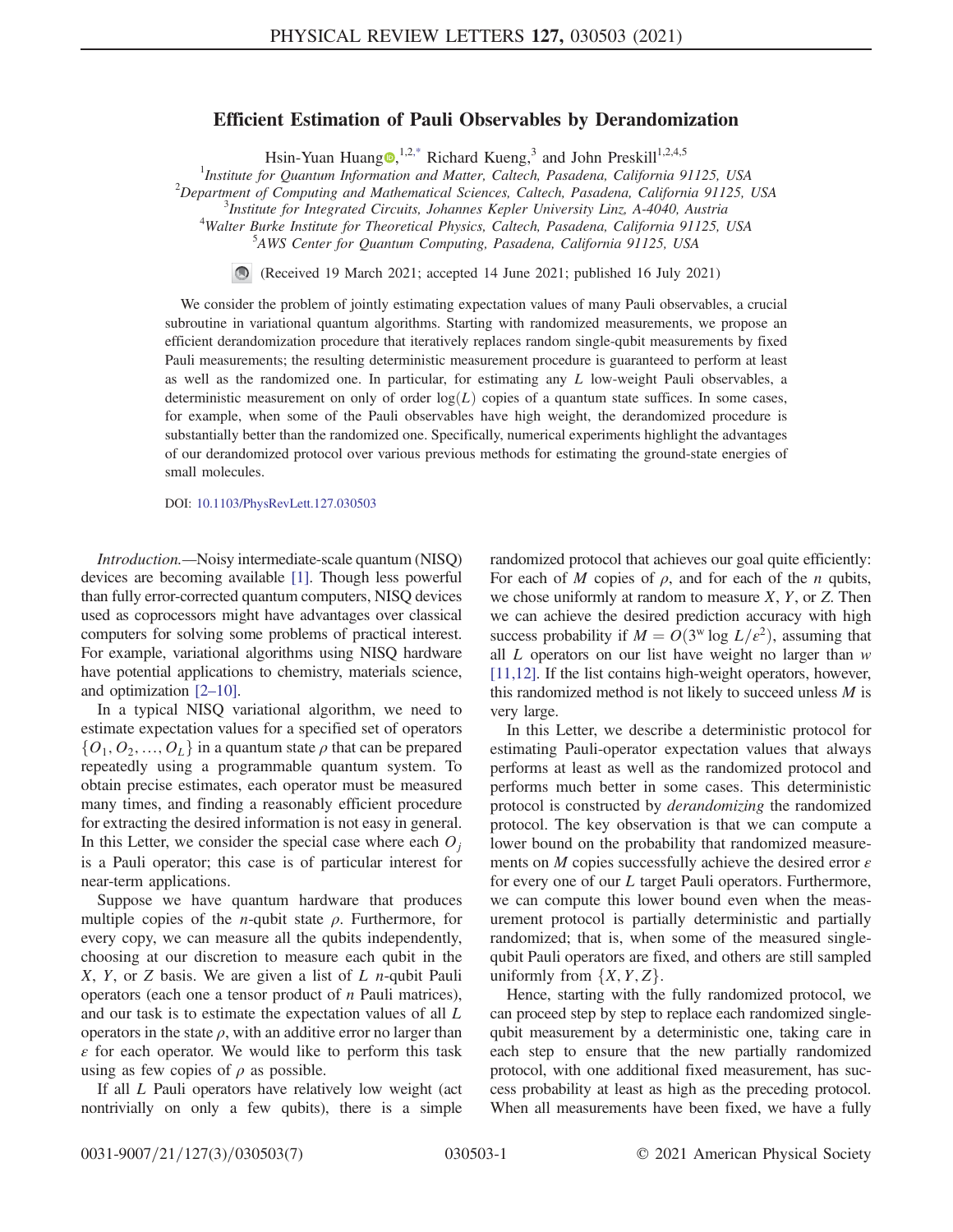deterministic protocol. In numerical experiments, we find that this deterministic protocol substantially outperforms randomized protocols [12–[16\].](#page-5-1) The improvement is especially significant when the list of target observables includes operators with relatively high weight. Further performance gains are possible by executing (at least) linear-depth circuits before measurements [\[17](#page-5-2)–20]. Such procedures do, however, require deep quantum circuits. In contrast, our protocol only requires single-qubit Pauli measurements, which are more amenable to execution on near-term devices.

The manuscript is organized as follows. We first provide some statistical background, explain the randomized measurement protocol, then analyze the derandomization procedure. We then provide numerical results showing how the derandomized protocol improves on previous methods. We conclude with remarks and outlooks. Further examples and details of proofs are in the Supplemental Material [\[21\]](#page-5-3).

*Statistical background.*—Let  $\rho$  be a fixed, but unknown, quantum state on  $n$  qubits. We want to accurately predict  $L$ expectation values

$$
\omega_{\ell}(\rho) = \text{tr}(O_{\mathbf{0}_{\ell}}\rho) \quad \text{for } 1 \le \ell \le L,
$$
 (1)

where each  $O_{\mathbf{0}_{\ell}} = \sigma_{\mathbf{0}_{\ell}}[1] \otimes \cdots \otimes \sigma_{\mathbf{0}_{\ell}}[n]$  is a tensor product<br>of single qubit Pouli metrics i.e.,  $\mathbf{0}_{\ell} = [\mathbf{0}_{\ell}]$  [1]  $\mathbf{0}_{\ell}$  [n] of single-qubit Pauli matrices, i.e.,  $\mathbf{o}_{\ell} = [\mathbf{o}_{\ell}[1], ..., \mathbf{o}_{\ell}[n]]$ <br>with  $\mathbf{o}_{\ell}[k] \in \{I \mid X | Y | Z\}$ . To extract meaningful informawith  $\mathbf{o}_{\ell}[k] \in \{I, X, Y, Z\}$ . To extract meaningful informa-<br>tion we perform M (single-shot) Pauli measurements on tion, we perform  $M$  (single-shot) Pauli measurements on independent copies of  $\rho$ . There are  $3<sup>n</sup>$  possible measurement choices. Each of them is characterized by a fullweight Pauli string  $\mathbf{p}_m \in \{X, Y, Z\}^n$  and produces a random string of *n* outcome signs  $\mathbf{q}_m \in \{\pm 1\}^n$ .

Not every Pauli measurement  $\mathbf{p}_m$  ( $1 \le m \le M$ ) provides actionable advice about every target observable  $\mathbf{o}_{\ell}$  $(1 \leq \ell \leq L)$ . The two must be compatible in the sense that the latter corresponds to a marginal of the former; i.e., it is possible to obtain  $\mathbf{o}_{\ell}$  from  $\mathbf{p}_m$  by replacing some local nonidentity Pauli matrices with I. If this is the case, we write  $\mathbf{o}_e \triangleright \mathbf{p}_m$  and say that measurement  $\mathbf{p}_m$ "hits" target observable  $\mathbf{o}_{\ell}$ . For instance,  $[X, I], [I, X],$ <br> $[X \times X]$  but  $[Z, I]$   $[I, Z]$   $[Z, Z] \ltimes [X, X]$  We can  $[X, X] \triangleright [X, X]$ , but  $[Z, I], [I, Z], [Z, Z] \triangleright [X, X]$ . We can<br>approximate each  $\varphi_2(\rho)$  by empirically averaging (approapproximate each  $\omega_e(\rho)$  by empirically averaging (appropriately marginalized) measurement outcomes that belong to Pauli measurements that hit  $\mathbf{o}_{\ell}$ ,

<span id="page-1-0"></span>
$$
\hat{\omega}_{\ell} = \frac{1}{h(\mathbf{o}_{\ell}; [\mathbf{p}_1, ..., \mathbf{p}_M])} \sum_{m: \mathbf{o}_{\ell} \triangleright \mathbf{p}_m} \prod_{j: \mathbf{o}_{\ell}[j] \neq I} \mathbf{q}_m[j], \quad (2)
$$

where  $h(\mathbf{o}_{\ell};[\mathbf{p}_1,...,\mathbf{p}_M]) = \sum_{m=1}^{M} \mathbf{1}\{\mathbf{o}_{\ell} \diamond \mathbf{p}_m\} \in \{0,1,...,M\}$ counts how many Pauli measurements hit target observable  $\mathbf{0}_{\ell}$ .

It is easy to check that each  $\hat{\omega}_{\ell}$  exactly reproduces  $\omega_{\ell}(\rho)$ in expectation [provided that  $h(\mathbf{o}_{\ell}; \mathbf{P}) \geq 1$ ]. Moreover, the probability of a large deviation improves exponentially with the number of hits.

<span id="page-1-1"></span>**Lemma 1.** (Confidence bound). Fix  $\varepsilon \in (0, 1)$  (accuracy) and  $1 - \delta \in (0, 1)$  (confidence). Suppose that Pauli observables  $\mathbf{O} = [\mathbf{o}_1, ..., \mathbf{o}_L]$  and Pauli measurements  $\mathbf{P} - [\mathbf{n}_1, ..., \mathbf{n}_L]$  are such that  $P = [\mathbf{p}_1, ..., \mathbf{p}_M]$  are such that

$$
\text{Conf}_{\varepsilon}(\mathbf{O}; \mathbf{P}) \coloneqq \sum_{\ell=1}^{L} \exp\left(-\frac{\varepsilon^2}{2} h(\mathbf{o}_{\ell}; \mathbf{P})\right) \le \frac{\delta}{2}.
$$
 (3)

Then, the associated empirical averages [\(2\)](#page-1-0) obey

$$
|\hat{\omega}_{\ell} - \omega_{\ell}(\rho)| \le \varepsilon \quad \text{for all } 1 \le \ell \le L \tag{4}
$$

with probability (at least)  $1 - \delta$ .

See Supplemental Material Sec. B.1 for a detailed derivation [\[21\].](#page-5-3) We call the function defined in Eq. [\(3\)](#page-1-1) the "confidence bound." It is a statistically sound summary parameter that checks whether a set of Pauli measurements (P) allows for confidently predicting a collection of Pauli observables (O) up to accuracy  $\varepsilon$  each.

Randomized Pauli measurements.—Intuitively speaking, a small confidence bound [\(3\)](#page-1-1) implies a good Pauli estimation protocol. But how should we choose our M Pauli measurements (P) in order to achieve Conf<sub>ε</sub>(O; P)  $\leq \delta/2$ ? The randomized measurement toolbox [\[12,13,16,22,23\]](#page-5-1) provides a perhaps surprising answer to this question. Let  $w(\mathbf{o}_e)$ denote the *weight* of Pauli observable  $o_{\ell}$ , i.e., the number  $\sum_{k=1}^{n} \mathbb{1}\{\mathbf{o}_{\ell}[k] \neq I\}$ . These weights capture the probability of hitting  $\mathbf{o}_{\ell}$  with a completely random measurement string: of qubits on which the observable acts nontrivially:  $w(\mathbf{o}_e) =$ of hitting  $o_{\ell}$  with a completely random measurement string:  $\text{Prob}_{\mathbf{p}}[\mathbf{o}_{\ell} \triangleright \mathbf{p}] = 1/3^{w(\mathbf{o}_{\ell})}$ . In turn, a total of M randomly selected Pouli measurements will on average achieve selected Pauli measurements will, on average, achieve  $\mathbb{E}_{\mathbf{P}}[h(\mathbf{o}_{\ell}; \mathbf{P})] = M/3^{w(\mathbf{o}_{\ell})}$  hits, regardless of the actual Pauli<br>observable  $\mathbf{o}_{\ell}$  in question. This insight allows us to compute observable  $\mathbf{o}_{\ell}$  in question. This insight allows us to compute expectation values of the confidence bound [\(3\)](#page-1-1)

<span id="page-1-2"></span>
$$
\mathbb{E}_{\mathbf{P}}[\text{Conf}_{\varepsilon}(\mathbf{O}; \mathbf{P})] = \sum_{\ell=1}^{L} (1 - \nu/3^{w(\mathbf{o}_{\ell})})^{M}, \qquad (5)
$$

where  $\nu = 1 - \exp(-\varepsilon^2/2) \in (0, 1)$ . Each of the L terms is exponentially suppressed in  $\varepsilon^2 M/3^{w(\mathbf{o}_e)}$ . Concrete realizations of a randomized measurement protocol are extremely unlikely to deviate substantially from this expected behavior (see, e.g., [\[11\]](#page-5-0)). Combined with Lemma 1, this observation implies a powerful error bound.

Theorem 1. (Theorem 3 in Ref. [\[11\].](#page-5-0))—Empirical averages [\(2\)](#page-1-0) obtained from M randomized Pauli measurements allow for  $\varepsilon$ -accurately predicting L Pauli expectation values tr $(O_{\mathbf{0}_1} \rho), ..., \text{tr}(O_{\mathbf{0}_L} \rho)$  up to additive error  $\varepsilon$  given that  $M \propto \log(L) \max_{\ell} 3^{w(\mathbf{o}_{\ell})}/\varepsilon^2$ .<br>In particular order  $\log(L)$  ra

In particular, order  $log(L)$  randomized Pauli measurements suffice for estimating any collection of L low-weight Pauli observables. It is instructive to compare this result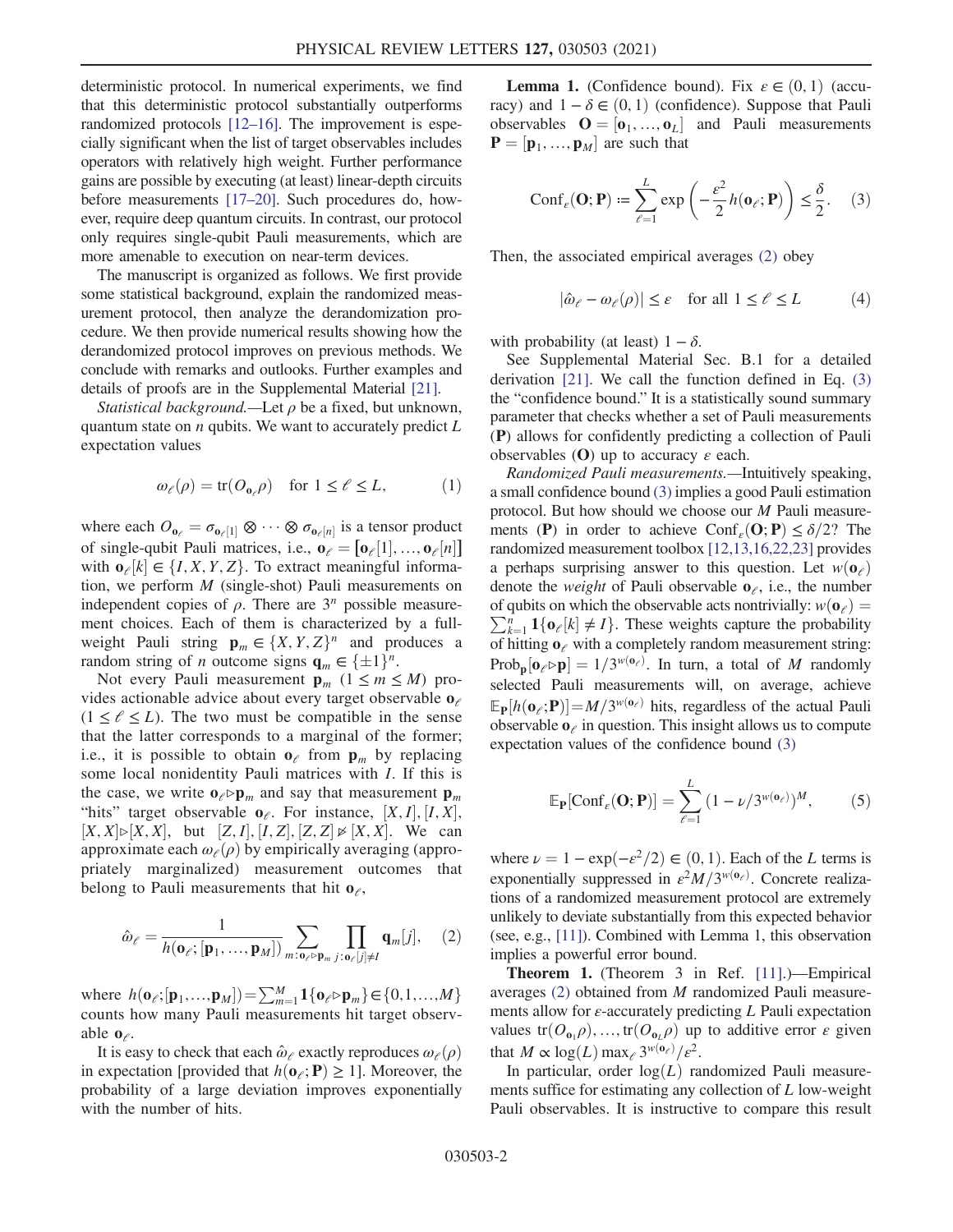to other powerful statements about randomized measurements, most notably the "classical shadow" paradigm [\[12,16\]](#page-5-1). For Pauli observables and Pauli measurements, the two approaches are closely related. The estimators [\(2\)](#page-1-0) are actually simplified variants of the classical shadow protocol (in particular, they do not require median of means prediction) and the requirements on M are also comparable. This is no coincidence; information-theoretic lower bounds from [\[12\]](#page-5-1) assert that there are scenarios where the scaling  $M \propto \log(L) \max_{\ell} 3^{w(\mathbf{o}_{\ell})}/\epsilon^2$  is asymptotically optimal and cannot be avoided cannot be avoided.

Nevertheless, this does not mean that randomized measurements are always a good idea. High-weight observables do pose an immediate challenge, because it is extremely unlikely to hit them by chance alone.

Derandomized Pauli measurements.—The main result of this Letter is a procedure for identifying "good" Pauli measurements that allow for accurately predicting many (fixed) Pauli expectation values. This procedure is designed to interpolate between two extremes: (i) completely randomized measurements (good for predicting many local observables) and (ii) completely deterministic measurements that directly measure observables sequentially (good for predicting few global observables).

Note that we can efficiently compute concrete confidence bounds [\(3\),](#page-1-1) as well as expected confidence bounds averaged over all possible Pauli measurements [\(5\)](#page-1-2). Combined, these two formulas also allow us to efficiently compute expected confidence bounds for a list of measurements that is partially deterministic and partially randomized. Suppose that  $P^{\sharp}$  subsumes deterministic assignments for the first  $(m - 1)$  Pauli measurements, as well as concrete choices for the first  $(k - 1)$  Pauli labels of the mth measurement, see Fig. [1](#page-2-0) (center). There are three possible choices for the next Pauli assignment:  $\mathbf{P}^{\sharp}[k, m]$ <br>W with  $W = X \times Z$  For each choice, we can explicit W with  $W = X$ , Y, Z. For each choice, we can explicitly compute the resulting conditional expectation value compute the resulting conditional expectation value,

$$
\mathbb{E}_{\mathbf{P}}[\text{Conf}_{\varepsilon}(\mathbf{O}; \mathbf{P}) | \mathbf{P}^{\sharp}, \mathbf{P}[k, m] = W]
$$
\n
$$
= \sum_{\ell=1}^{L} \exp\left(-\frac{\varepsilon^{2}}{2} \sum_{m'=1}^{m-1} \prod_{k'=1}^{n} \mathbf{1}\{\mathbf{o}_{\ell}[k'] \rhd \mathbf{P}^{\sharp}[k', m']\}\right)
$$
\n
$$
\times \left(1 - \nu \frac{\mathbf{1}\{\mathbf{o}_{\ell}[k] \rhd W\}}{3^{w_{k}(\mathbf{o}_{\ell})}} \prod_{k'=1}^{k-1} \mathbf{1}\{\mathbf{o}_{\ell}[k'] \rhd \mathbf{P}^{\sharp}[k', m]\}\right)
$$
\n
$$
\times (1 - \nu 3^{-w(\mathbf{o}_{\ell})})^{M-m}, \tag{6}
$$

where  $\nu = 1 - \exp(-\varepsilon^2/2), w_{ik}(\mathbf{o}_{\ell}) = w([\mathbf{o}_{\ell}[k+1],..., \mathbf{o}_{\ell}[n]])$ <br>and  $\mathbf{o}_{\ell}[k] \in \mathbb{R}^{\sharp}[k]$  while  $\mathbf{o}_{\ell}[k] = I$  or  $\mathbf{o}_{\ell}[k] = \mathbf{P}^{\sharp}[k]$  where and  $\mathbf{o}_{\ell}[k'] \triangleright \mathbf{P}^{\sharp}[k', m]$  if  $\mathbf{o}_{\ell}[k'] = I$  or  $\mathbf{o}_{\ell}[k'] = \mathbf{P}^{\sharp}[k', m]$ . This formula allows us to build deterministic measurements one formula allows us to build deterministic measurements one Pauli label at a time.

We start by envisioning a collection of  $M$  completely random n-qubit Pauli measurements. That is, each Pauli label is random and Eq. [\(5\)](#page-1-2) captures the expected confidence bound averaged over all  $3^{nM}$  assignments. There are three possible choices for the first label in the first Pauli measurement:  $P[1, 1] = X$ ,  $P[1, 1] = Y$ , and  $P[1, 1] = Z$ .<br>At least one concrete choice does not further increase the At least one concrete choice does not further increase the confidence bound averaged over all remaining Pauli signs,

<span id="page-2-3"></span>
$$
\min_{W \in \{X, Y, Z\}} \mathbb{E}_{\mathbf{P}}[\text{Conf}_{\varepsilon}(\mathbf{O}; \mathbf{P}) | \mathbf{P}[1, 1] = W] \n\leq \frac{1}{3} \sum_{W \in \{X, Y, Z\}} \mathbb{E}_{\mathbf{P}}[\text{Conf}_{\varepsilon}(\mathbf{O}; \mathbf{P}) | \mathbf{P}[1, 1] = W] \n= \mathbb{E}_{\mathbf{P}}[\text{Conf}_{\varepsilon}(\mathbf{O}; \mathbf{P})].
$$
\n(7)

<span id="page-2-2"></span>Crucially, Eq. [\(6\)](#page-2-1) allows us to efficiently identify a minimizing assignment

$$
\mathbf{P}^{\sharp}[1,1] = \underset{W \in \{X,Y,Z\}}{\text{argmin}} \mathbb{E}_{\mathbf{P}}[\text{Conf}_{\varepsilon}(\mathbf{O}; \mathbf{P}) | \mathbf{P}[1,1] = W]. \quad (8)
$$

Doing so replaces an initially random single-qubit measurement setting by a concrete Pauli label that minimizes the conditional expectation value over all remaining (random)

<span id="page-2-1"></span><span id="page-2-0"></span>

FIG. 1. Illustration of the derandomization algorithm (Algorithm [1\)](#page-3-0): We envision M randomized n-qubit measurements as a twodimensional array composed of  $n \times M$  Pauli labels. Blue squares are place holders for random Pauli labels, while green squares denote deterministic assignments (either X, Y, or Z). Starting with a completely unspecified array (left), the algorithm iteratively checks how a concrete Pauli assignment (red square) affects the confidence bound [Eq. [\(3\)\]](#page-1-1) averaged over all remaining assignments. A simple update rule [Eq. [\(8\)\]](#page-2-2) replaces the initially random label with a deterministic assignment that keeps the remaining confidence bound expectation as small as possible (center). Once the entire grid is traversed, no randomness is left (right) and the algorithm outputs  $M$  deterministic n-qubit Pauli measurements.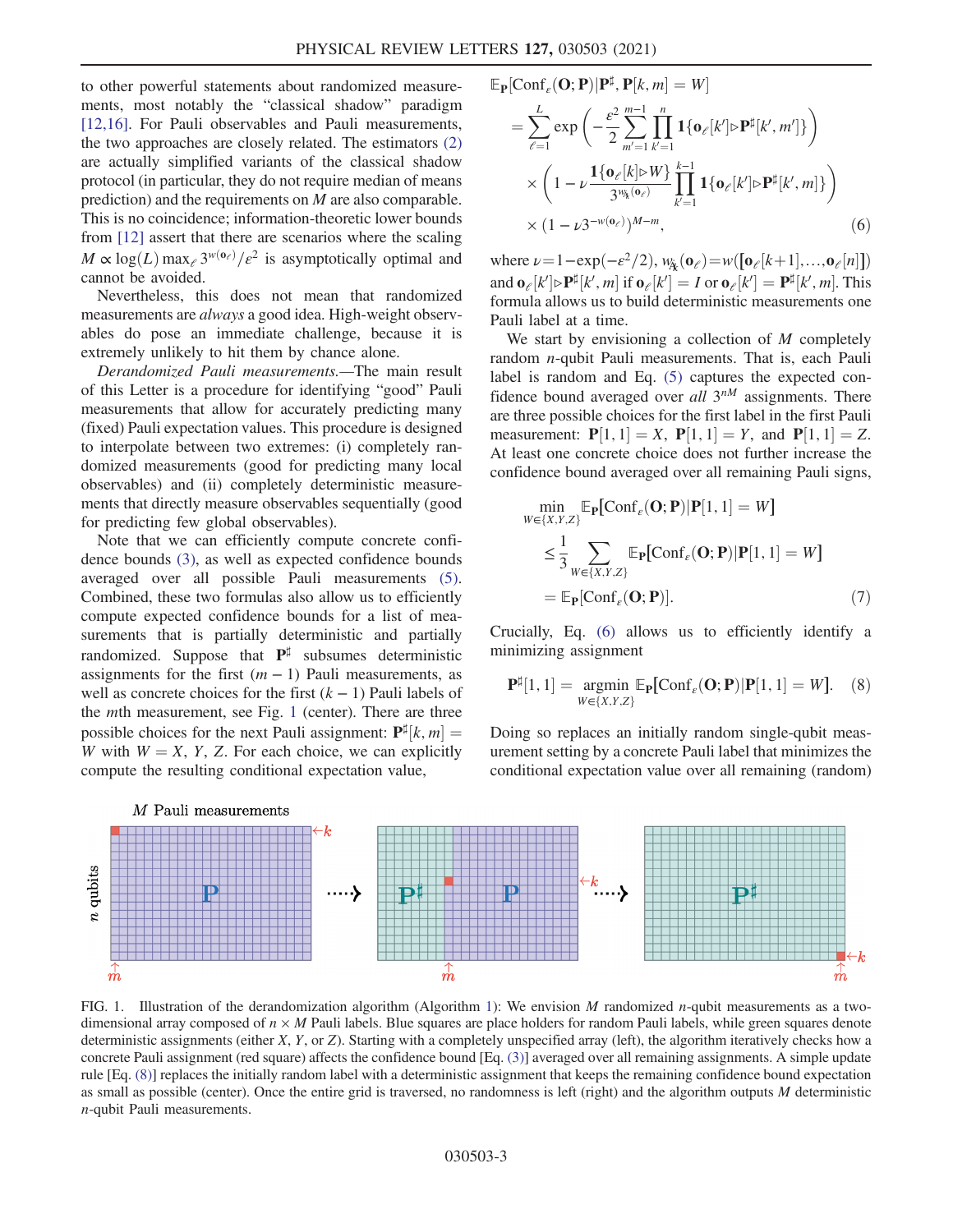<span id="page-3-0"></span>Algorithm 1. The derandomization algorithm proposed in this work for finding an efficient scheme for measuring a collection of n-qubit Pauli observables.

## Derandomization.

**Input:** measurement budget  $M$ , accuracy  $\varepsilon$ , and  $L$  *n*-qubit Pauli observables  $\mathbf{O} = [\mathbf{o}_1, ..., \mathbf{o}_L].$ <br>utput: *M* Pauli measurement **Output:** M Pauli measurements  $P^{\sharp} \in \{X, Y, Z\}^{n \times M}$ .

|                | <b>function</b> DERANDOMIZATION $(\mathbf{O}, M, \varepsilon)$                                                                                 |
|----------------|------------------------------------------------------------------------------------------------------------------------------------------------|
| 2              | initialize $P^{\sharp} = [\parallel]$ (empty $n \times M$ array)                                                                               |
| 3              | for $m = 1$ to M do $\triangleright$ loop over measurements                                                                                    |
| $\overline{4}$ | for $k = 1$ to n do<br>$\triangleright$ loop over qubits                                                                                       |
| 5              | for $W = X$ , Y, Z do compute                                                                                                                  |
| 6              | $f(W) = \mathbb{E}_{\mathbf{P}}[\text{Conf}_e(\mathbf{O}; \mathbf{P})]$                                                                        |
|                | $\mathbf{P}^{\sharp}, \mathbf{P}[k,m] = W$                                                                                                     |
| 7              | [see Eq. (6) for a precise formula]                                                                                                            |
| 8              | $\mathbf{P}^{\sharp}[k,m] \leftarrow \operatorname*{argmin}_{W \in \{X,Y,Z\}} f(W)$<br>output $\mathbf{P}^{\sharp} \in \{X,Y,Z\}^{n \times M}$ |
| 9              |                                                                                                                                                |
|                |                                                                                                                                                |

assignments. This procedure is known as derandomization [\[24](#page-5-4)–26] and can be iterated. Figure [1](#page-2-0) provides visual guidance, while pseudo-code can be found in Algorithm [1.](#page-3-0) There are a total of  $n \times M$  iterations. Step  $(k, m)$  is contingent on comparing three conditional expectation values  $\mathbb{E}_{\mathbf{P}}[\text{Conf}_{\varepsilon}(\mathbf{O}; \mathbf{P}) | \mathbf{P}^{\sharp}, \mathbf{P}[k, m] = W]$  and assigning the Pauli label that achieves the smallest score assigning the Pauli label that achieves the smallest score. These update rules are constructed to ensure that (appropriate modifications of) Eq. [\(7\)](#page-2-3) remain valid throughout the procedure. Combining all of them implies the following rigorous statement about the resulting Pauli measurements P<sup>♯</sup>.

Theorem 2. (Derandomization promise).—Algorithm [1](#page-3-0) is guaranteed to output Pauli measurements  $P^{\sharp}$  with below average confidence bound: Conf<sub>ε</sub> $(\mathbf{O}; \mathbf{P}^{\sharp}) \leq \mathbb{E}_{\mathbf{P}}[\text{Conf}_{\varepsilon}(\mathbf{O}; \mathbf{P})].$ <br>We see that derandomization produces deterministic

We see that derandomization produces deterministic Pauli measurements that perform at least as favorably as (averages of) randomized measurement protocols. But the actual difference between randomized and derandomized Pauli measurements can be much more pronounced. In the examples we considered, derandomization reduces the measurement budget M by at least an order of magnitude, compared to randomized measurements. Furthermore, because Algorithm [1](#page-3-0) implements a greedy update procedure, we have no assurance that our derandomized measurement procedure is globally optimal or even close to optimal. Using dynamic programming, the derandomization algorithm runs in time  $\mathcal{O}(nML)$ ; see Supplemental Material Sec. C 3 for a detailed implementation [\[21\]](#page-5-3).

Numerical experiments.—The ability to accurately estimate many Pauli observables is an essential subroutine for variational quantum eigensolvers (VQEs) [4,8–[10,27\]](#page-4-3). Randomized Pauli measurements [\[11,12\]](#page-5-0)—also known as classical shadows in this context—offer a conceptually simple solution that is efficient both in terms of quantum hardware and measurement budget.

Derandomization can and should be viewed as a refinement of the original classical shadows idea. Supported by rigorous theory (Theorem 2), this refinement is only contingent on an efficient classical preprocessing step, namely, running Algorithm [1.](#page-3-0) It does not incur any extra cost in terms of quantum hardware and classical postprocessing, but can lead to substantial performance gains. Numerical experiments visualized in Ref. [\[12\]](#page-5-1), Fig. 5, have revealed unconditional improvements of about one order of magnitude for a particular VQE experiment [\[28\]](#page-5-5) (simulating quantum field theories).

In this section, we present additional numerical studies that support this favorable picture. These address a slight variation of Algorithm [1](#page-3-0) that does not require fixing the total measurement budget  $M$  in advance. We focus on the "electronic structure problem": determine the ground-state energy for molecules with unknown electronic structure. This is one of the most promising VQE applications in quantum chemistry and material science. Different encoding schemes—most notably Jordan-Wigner (JW) [\[29\]](#page-5-6), Bravyi-Kitaev  $(BK)$  [\[30\]](#page-5-7) and parity  $(P)$  [\[30,31\]](#page-5-7)—allow for mapping molecular Hamiltonians to qubit Hamiltonians that correspond to sums of Pauli observables. Several benchmark molecules have been identified whose encoded Hamiltonians are just simple enough for an explicit classical minimization, so that we can compare Pauli estimation techniques with the exact answer.

Figure [2](#page-3-1) illustrates one such comparison. We fix a benchmark molecule BeH2, a BK encoding and plot the ground-state energy approximation error against the

<span id="page-3-1"></span>

FIG. 2. BeH<sub>2</sub> ground-state energy estimation error (in Hartree) under Bravyi-Kitaev encoding [\[30\]](#page-5-7) for different measurement schemes: The error for derandomized shadow is the root-mean-squared error (RMSE) over ten independent runs. The error for the other methods shows the RMSE over infinitely many runs and can be evaluated efficiently using the variance of one experiment [\[14\].](#page-5-8)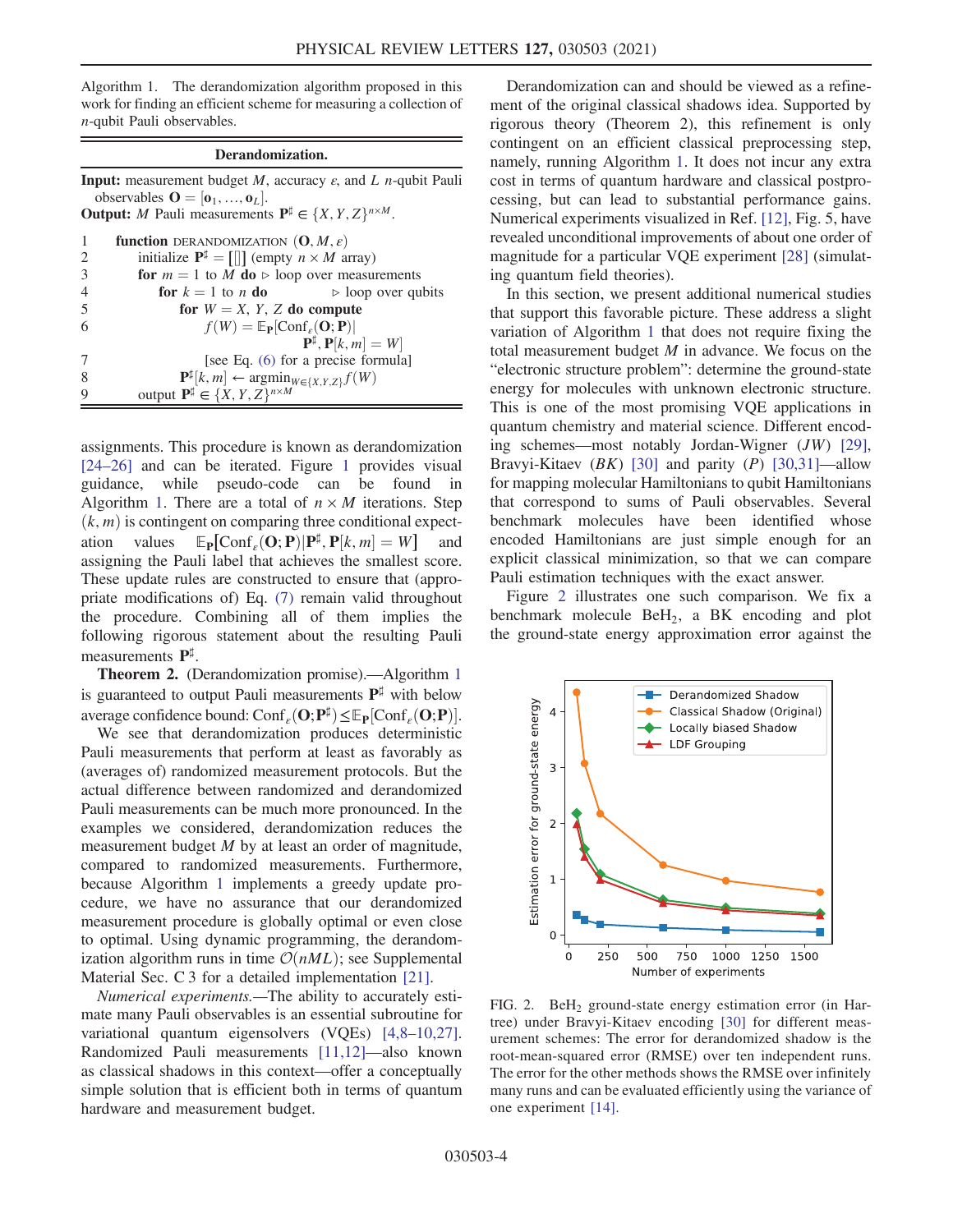<span id="page-4-4"></span>TABLE I. Average estimation error using 1000 measurements for different molecules, encodings, and measurement schemes: The first column shows the molecule and the corresponding ground-state electronic (Elec.) energy (in Hartree). We consider the following abbreviations: Derandomized Pauli measurements (Derand.), locally biased classical shadow (Local S.), largest degree first (LDF) heuristic, and original classical shadow (Shadow) [\[12\]](#page-5-1)

| Molecule $(E_{GS})$ | Encodings        |      | Derand. Local S. LDF |      | Shadow |
|---------------------|------------------|------|----------------------|------|--------|
| $H2$ (-1.86)        | JW               | 0.06 | 0.13                 | 0.15 | 0.41   |
|                     | $\overline{P}$   | 0.03 | 0.14                 | 0.19 | 0.48   |
|                     | BK               | 0.06 | 0.14                 | 0.19 | 0.75   |
| Li H $(-8.91)$      | JW               | 0.03 | 0.12                 | 0.23 | 0.52   |
|                     | $\boldsymbol{P}$ | 0.03 | 0.16                 | 0.29 | 0.87   |
|                     | BK               | 0.04 | 0.26                 | 0.27 | 0.40   |
| $BeH2$ (-19.04)     | JW               | 0.06 | 0.26                 | 0.37 | 1.29   |
|                     | $\boldsymbol{P}$ | 0.09 | 0.36                 | 0.49 | 1.77   |
|                     | BK               | 0.06 | 0.49                 | 0.44 | 0.97   |
| $H2O$ (-83.60)      | JW               | 0.12 | 0.51                 | 1.02 | 1.68   |
|                     | $\boldsymbol{P}$ | 0.22 | 0.65                 | 1.63 | 2.52   |
|                     | BK               | 0.20 | 1.17                 | 1.45 | 3.25   |
| $NH_3$ (-66.88)     | JW               | 0.18 | 0.59                 | 0.94 | 3.79   |
|                     | $\boldsymbol{P}$ | 0.21 | 0.83                 | 1.61 | 2.13   |
|                     | ΒK               | 0.12 | 0.73                 | 1.45 | 1.89   |

number of Pauli measurements. The plot highlights that derandomization outperforms the original classical shadows procedure (randomized Pauli measurements) [\[12\]](#page-5-1), locally biased classical shadows [\[12\]](#page-5-1), and another popular technique known as LDF grouping [\[14,32\].](#page-5-8) The discrepancy between randomized and derandomized Pauli measurements is particularly pronounced.

This favorable picture extends to a variety of other benchmark molecules and other encoding schemes, see Table [I](#page-4-4). For a fixed measurement budget, derandomization consistently leads to a smaller estimation error than other state-of-the-art techniques. One could also repeat the measurement scheme found by the derandomization algorithm multiple times to improve the estimation error; see Supplemental Material Sec. C.4 [\[21\].](#page-5-3) Finally, we note that in the presence of measurement noise, the various approaches we have considered are likely to suffer about equally, as they were all based on single-qubit Pauli measurements. One could mitigate such noise by incorporating recently proposed noise inversion techniques [\[33,34\]](#page-5-9).

Conclusion and outlook.—We consider the problem of predicting many Pauli expectation values from few Pauli measurements. Derandomization [\[24](#page-5-4)–26] provides an efficient procedure that replaces originally randomized singlequbit Pauli measurements by specific Pauli assignments. The resulting Pauli measurements are deterministic, but inherit all advantages of a fully randomized measurement protocol. Furthermore, the derandomization procedure

can accurately capture the fine-grained structure of the observables in question. Predicting molecular ground-state energies based on derandomized Pauli measurements scales favorably and improves upon many existing techniques [\[11,14,16,32\].](#page-5-0) Source code for an implementation of the proposed procedure is available at [\[35\].](#page-5-10)

Randomized measurements have also been used to estimate entanglement entropy [\[12,36](#page-5-1)–38], topological invariants [\[39,40\],](#page-5-11) benchmark physical devices [\[12,22,41,42\]](#page-5-1), and predict outcomes of physical experiments [\[43\]](#page-6-0). Derandomization provides a principled approach for adapting randomized measurement procedures to fine-grained structure and is closely related to an algorithmic technique multiplicative weight update [\[44\]](#page-6-1)—commonly used in machine learning and game theory. So far, we have only considered estimations of Pauli observables, but measurement design via derandomization should apply more broadly; we look forward to applying derandomization to other tasks such as estimating non-Pauli observables and entanglement entropies. Additional improvements in performance might be achieved by modifying the cost function  $f(W)$  used in Algorithm [1,](#page-3-0) for example, by greedily assigning more than one single-qubit Pauli measurement in each iteration.

The authors thank Andreas Elben, Stefan Hillmich, Steven T. Flammia, Jarrod McClean, and Lorenzo Pastori for valuable input and inspiring discussions. H. H. is supported by the J. Yang and Family Foundation. J. P. acknowledges funding from the U.S. Department of Energy Office of Science, Office of Advanced Scientific Computing Research, (DE-NA0003525, DE-SC0020290), and the National Science Foundation (PHY-1733907). The Institute for Quantum Information and Matter is a NSF Physics Frontiers Center.

<span id="page-4-1"></span><span id="page-4-0"></span>[\\*](#page-0-0) hsinyuan@caltech.edu

- <span id="page-4-2"></span>[1] J. Preskill, Quantum computing in the NISQ era and beyond, Quantum 2[, 79 \(2018\)](https://doi.org/10.22331/q-2018-08-06-79).
- [2] K. Bharti, A. Cervera-Lierta, T. H. Kyaw, T. Haug, S. Alperin-Lea, A. Anand, M. Degroote, H. Heimonen, J. S. Kottmann, T. Menke, W.-K. Mok, S. Sim, L.-C. Kwek, and A. Aspuru-Guzik, Noisy intermediate-scale quantum (NISQ) algorithms, [arXiv:2101.08448](https://arXiv.org/abs/2101.08448).
- <span id="page-4-3"></span>[3] M. Cerezo, A. Arrasmith, R. Babbush, S. C. Benjamin, S. Endo, K. Fujii, J. R. McClean, K. Mitarai, X. Yuan, L. Cincio et al., Variational quantum algorithms, [arXiv:2012](https://arXiv.org/abs/2012.09265) [.09265.](https://arXiv.org/abs/2012.09265)
- [4] C. Hempel, C. Maier, J. Romero, J. McClean, T. Monz, H. Shen, P. Jurcevic, B. P. Lanyon, P. Love, R. Babbush, A. Aspuru-Guzik, R. Blatt, and C. F. Roos, Quantum Chemistry Calculations on a Trapped-Ion Quantum Simulator, Phys. Rev. X 8[, 031022 \(2018\).](https://doi.org/10.1103/PhysRevX.8.031022)
- [5] H.-Y. Huang, K. Bharti, and P. Rebentrost, Near-term quantum algorithms for linear systems of equations, [arXiv:](https://arXiv.org/abs/1909.07344) [1909.07344.](https://arXiv.org/abs/1909.07344)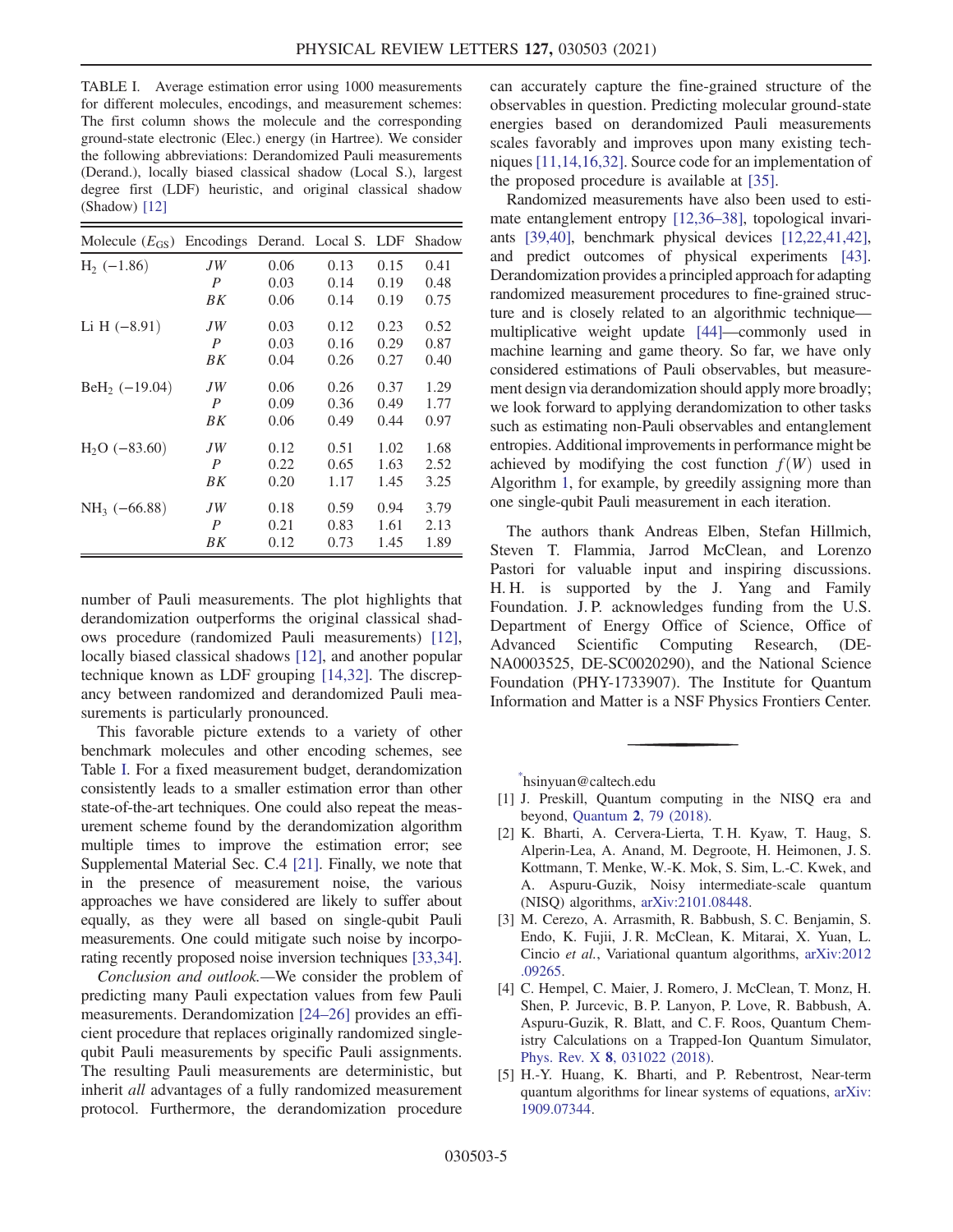- [6] H.-Y. Huang, M. Broughton, M. Mohseni, R. Babbush, S. Boixo, H. Neven, and J. R. McClean, Power of data in quantum machine learning, [Nat. Commun.](https://doi.org/10.1038/s41467-021-22539-9) 12, 2631 [\(2021\).](https://doi.org/10.1038/s41467-021-22539-9)
- [7] A. Kandala, A. Mezzacapo, K. Temme, M. Takita, M. Brink, J. M. Chow, and J. M. Gambetta, Hardware-efficient variational quantum eigensolver for small molecules and quantum magnets, [Nature \(London\)](https://doi.org/10.1038/nature23879) 549, 242 (2017).
- [8] P. J. J. O'Malley, R. Babbush, I. D. Kivlichan, J. Romero, J. R. McClean, R. Barends, J. Kelly, P. Roushan, A. Tranter, N. Ding et al., Scalable Quantum Simulation of Molecular Energies, Phys. Rev. X 6[, 031007 \(2016\)](https://doi.org/10.1103/PhysRevX.6.031007).
- [9] A. Peruzzo, J. McClean, P. Shadbolt, M.-H. Yung, X.-Q. Zhou, P. J. Love, A. Aspuru-Guzik, and J. L. O'Brien, A variational eigenvalue solver on a photonic quantum processor, [Nat. Commun.](https://doi.org/10.1038/ncomms5213) 5, 4213 (2014).
- [10] G. A. Quantum et al., Hartree-Fock on a superconducting qubit quantum computer, Science 369[, 1084 \(2020\).](https://doi.org/10.1126/science.abb9811)
- <span id="page-5-0"></span>[11] T. J. Evans, R. Harper, and S. T. Flammia, Scalable Bayesian Hamiltonian learning, [arXiv:1912.07636](https://arXiv.org/abs/1912.07636).
- <span id="page-5-1"></span>[12] H.-Y. Huang, R. Kueng, and J. Preskill, Predicting many properties of a quantum system from very few measurements, Nat. Phys. 16[, 1050 \(2020\)](https://doi.org/10.1038/s41567-020-0932-7).
- [13] A. Elben, B. Vermersch, C. F. Roos, and P. Zoller, Statistical correlations between locally randomized measurements: A toolbox for probing entanglement in many-body quantum states, Phys. Rev. A 99[, 052323 \(2019\).](https://doi.org/10.1103/PhysRevA.99.052323)
- <span id="page-5-8"></span>[14] C. Hadfield, S. Bravyi, R. Raymond, and A. Mezzacapo, Measurements of quantum Hamiltonians with locallybiased classical shadows, [arXiv:2006.15788](https://arXiv.org/abs/2006.15788).
- [15] M. Ohliger, V. Nesme, and J. Eisert, Efficient and feasible state tomography of quantum many-body systems, [New J.](https://doi.org/10.1088/1367-2630/15/1/015024) Phys. 15[, 015024 \(2013\)](https://doi.org/10.1088/1367-2630/15/1/015024).
- [16] M. Paini and A. Kalev, An approximate description of quantum states, [arXiv:1910.10543.](https://arXiv.org/abs/1910.10543)
- <span id="page-5-2"></span>[17] O. Crawford, B. van Straaten, D. Wang, T. Parks, E. Campbell, and S. Brierley, Efficient quantum measurement of Pauli operators in the presence of finite sampling error, Quantum 5[, 385 \(2021\)](https://doi.org/10.22331/q-2021-01-20-385).
- [18] W. J. Huggins, J. R. McClean, N. C. Rubin, Z. Jiang, N. Wiebe, K. B. Whaley, and R. Babbush, Efficient and noise resilient measurements for quantum chemistry on near-term quantum computers, [npj Quantum Inf.](https://doi.org/10.1038/s41534-020-00341-7) 7, 23 (2021).
- [19] A. F. Izmaylov, T.-C. Yen, R. A. Lang, and V. Verteletskyi, Unitary partitioning approach to the measurement problem in the variational quantum eigensolver method, [J. Chem.](https://doi.org/10.1021/acs.jctc.9b00791) [Theory Comput.](https://doi.org/10.1021/acs.jctc.9b00791) 16, 190 (2020).
- [20] T.-C. Yen and A. F. Izmaylov, Cartan sub-algebra approach to efficient measurements of quantum observables, [arXiv:](https://arXiv.org/abs/2007.01234) [2007.01234.](https://arXiv.org/abs/2007.01234)
- <span id="page-5-3"></span>[21] See Supplemental Material at [http://link.aps.org/](http://link.aps.org/supplemental/10.1103/PhysRevLett.127.030503) [supplemental/10.1103/PhysRevLett.127.030503](http://link.aps.org/supplemental/10.1103/PhysRevLett.127.030503) for additional proofs of the theorems and details of the numerical experiments.
- [22] A. Elben, R. Kueng, H.-Y. R. Huang, R. van Bijnen, C. Kokail, M. Dalmonte, P. Calabrese, B. Kraus, J. Preskill, P. Zoller, and B. Vermersch, Mixed-State Entanglement from Local Randomized Measurements, [Phys. Rev. Lett.](https://doi.org/10.1103/PhysRevLett.125.200501) 125, [200501 \(2020\).](https://doi.org/10.1103/PhysRevLett.125.200501)
- [23] M. Ohliger, V. Nesme, and J. Eisert, Efficient and feasible state tomography of quantum many-body systems, [New J.](https://doi.org/10.1088/1367-2630/15/1/015024) Phys. 15[, 015024 \(2013\)](https://doi.org/10.1088/1367-2630/15/1/015024).
- <span id="page-5-4"></span>[24] N. Alon and J.H. Spencer, The Probabilistic Method, 3rd ed. Wiley-Interscience Series in Discrete Mathematics and Optimization (Wiley, New York, 2008).
- [25] R. Motwani and P. Raghavan, Randomized Algorithms (Cambridge University Press, Cambridge, England, 1995).
- [26] V.V. Vazirani, Approximation Algorithms (Springer, New York, 2001).
- [27] A. Kandala, A. Mezzacapo, K. Temme, M. Takita, M. Brink, J. M. Chow, and J. M. Gambetta, Hardwareefficient variational quantum eigensolver for small molecules and quantum magnets, [Nature \(London\)](https://doi.org/10.1038/nature23879) 549, 242 [\(2017\).](https://doi.org/10.1038/nature23879)
- <span id="page-5-5"></span>[28] C. Kokail, C. Maier, R. van Bijnen, T. Brydges, M. K. Joshi, P. Jurcevic, C. A. Muschik, P. Silvi, R. Blatt, C. F. Roos et al., Self-verifying variational quantum simulation of lattice models, [Nature \(London\)](https://doi.org/10.1038/s41586-019-1177-4) 569, 355 (2019).
- <span id="page-5-6"></span>[29] P. Jordan and E. Wigner, Über das paulische äquivalenzverbot, Z. Phys. 47[, 631 \(1928\).](https://doi.org/10.1007/BF01331938)
- <span id="page-5-7"></span>[30] S. B. Bravyi and A. Y. Kitaev, Fermionic quantum computation, [Ann. Phys. \(Amsterdam\)](https://doi.org/10.1006/aphy.2002.6254) 298, 210 (2002).
- [31] J. T. Seeley, M. J. Richard, and P. J. Love, The Bravyi-Kitaev transformation for quantum computation of electronic structure, J. Chem. Phys. 137[, 224109 \(2012\)](https://doi.org/10.1063/1.4768229).
- [32] V. Verteletskyi, T.-C. Yen, and A. F. Izmaylov, Measurement optimization in the variational quantum eigensolver using a minimum clique cover, [J. Chem. Phys.](https://doi.org/10.1063/1.5141458) 152, [124114 \(2020\)](https://doi.org/10.1063/1.5141458).
- <span id="page-5-9"></span>[33] S. Chen, W. Yu, P. Zeng, and S. T. Flammia, Robust shadow estimation, [arXiv:2011.09636](https://arXiv.org/abs/2011.09636).
- [34] D. E. Koh and S. Grewal, Classical shadows with noise, [arXiv:2011.11580.](https://arXiv.org/abs/2011.11580)
- <span id="page-5-10"></span>[35] H.-Y. Huang, R. Kueng, and J. Preskll, Source code for the derandomization procedure, [https://github.com/](https://github.com/momohuang/predicting-quantum-properties) [momohuang/predicting-quantum-properties](https://github.com/momohuang/predicting-quantum-properties) (accessed 2021).
- [36] T. Brydges, A. Elben, P. Jurcevic, B. Vermersch, C. Maier, B. P. Lanyon, P. Zoller, R. Blatt, and C. F. Roos, Probing rényi entanglement entropy via randomized measurements, Science 364[, 260 \(2019\)](https://doi.org/10.1126/science.aau4963).
- [37] A. Rath, R. van Bijnen, A. Elben, P. Zoller, and B. Vermersch, Importance sampling of randomized measurements for probing entanglement, [arXiv:2102.13524.](https://arXiv.org/abs/2102.13524)
- [38] V. Vitale, A. Elben, R. Kueng, A. Neven, J. Carrasco, B. Kraus, P. Zoller, P. Calabrese, B. Vermersch, and M. Dalmonte, Symmetry-resolved dynamical purification in synthetic quantum matter, [arXiv:2101.07814.](https://arXiv.org/abs/2101.07814)
- <span id="page-5-11"></span>[39] Z.-P. Cian, H. Dehghani, A. Elben, B. Vermersch, G. Zhu, M. Barkeshli, P. Zoller, and M. Hafezi, Many-Body Chern Number from Statistical Correlations of Randomized Measurements, Phys. Rev. Lett. 126[, 050501 \(2021\).](https://doi.org/10.1103/PhysRevLett.126.050501)
- [40] A. Elben, J. Yu, G. Zhu, M. Hafezi, F. Pollmann, P. Zoller, and B. Vermersch, Many-body topological invariants from randomized measurements in synthetic quantum matter, Sci. Adv. 6[, eaaz3666 \(2020\)](https://doi.org/10.1126/sciadv.aaz3666).
- [41] J. Choi, A. L. Shaw, I. S. Madjarov, X. Xie, J. P. Covey, J. S. Cotler, D. K. Mark, H.-Y. Huang, A. Kale, H. Pichler, F. G. S. L. Brandão, S. Choi, and M. Endres, Emergent